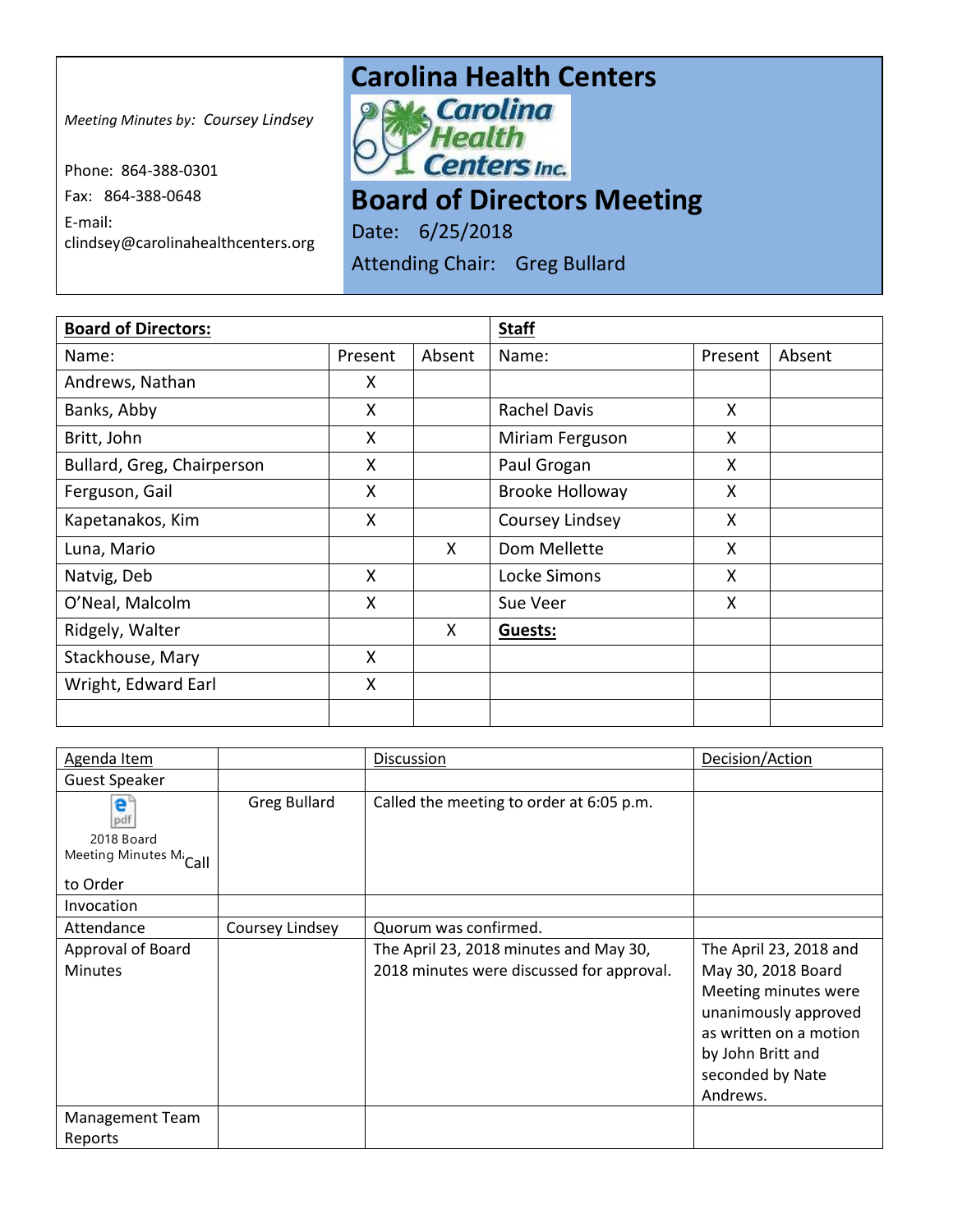|                     | Monthly         | Paul Grogan presented the Organizational                                                |                                                                                                                                                            |
|---------------------|-----------------|-----------------------------------------------------------------------------------------|------------------------------------------------------------------------------------------------------------------------------------------------------------|
|                     | Organizational  | Performance Report for May noting that                                                  |                                                                                                                                                            |
|                     |                 | CHC is continuing to have a strong year.                                                |                                                                                                                                                            |
|                     |                 | Paul presented a motion for a 4% increase in<br>scale.                                  | The motion was made<br>by Malcolm O'Neal and<br>seconded by Gail<br>Ferguson. By<br>unanimous vote, the<br>increase in scale was<br>approved by the board. |
| <b>Business</b>     | Brooke Holloway | HR Metrics discussed - 9 new hires, 4                                                   |                                                                                                                                                            |
| Development and     |                 | separations (3 voluntary/1 involuntary)                                                 |                                                                                                                                                            |
| Corporate           |                 |                                                                                         |                                                                                                                                                            |
| Compliance          |                 | "From the desk of" - Brooke discussed                                                   |                                                                                                                                                            |
|                     |                 | what different employees are working in                                                 |                                                                                                                                                            |
|                     |                 | terms of projects, tasks, etc.                                                          |                                                                                                                                                            |
|                     |                 |                                                                                         |                                                                                                                                                            |
|                     |                 | Benevolence Fund discussed - employees<br>contribute to funds available for patients on |                                                                                                                                                            |
|                     |                 | a case by case basis.                                                                   |                                                                                                                                                            |
|                     |                 |                                                                                         |                                                                                                                                                            |
|                     |                 | Behavioral Health Specialist hired- Exzavious                                           |                                                                                                                                                            |
|                     |                 | "Zay" Sanders.                                                                          |                                                                                                                                                            |
|                     |                 |                                                                                         |                                                                                                                                                            |
|                     |                 | SEPTEP - piloting opt-out HIV testing                                                   |                                                                                                                                                            |
|                     |                 |                                                                                         |                                                                                                                                                            |
|                     |                 | Choose Well - still in process                                                          |                                                                                                                                                            |
|                     |                 |                                                                                         |                                                                                                                                                            |
|                     |                 | Discussion of possible dental partnership                                               |                                                                                                                                                            |
|                     |                 | within the community.                                                                   |                                                                                                                                                            |
|                     |                 | Evaluating additional funding opportunities                                             |                                                                                                                                                            |
|                     |                 | for substance abuse/behavioral                                                          |                                                                                                                                                            |
|                     |                 | health/primary health integration.                                                      |                                                                                                                                                            |
|                     |                 |                                                                                         |                                                                                                                                                            |
|                     |                 | Discussed transferring additional provider                                              |                                                                                                                                                            |
|                     |                 | staff-related responsibilities to Kacie's role                                          |                                                                                                                                                            |
|                     |                 | (Credentialing & Contract Management                                                    |                                                                                                                                                            |
|                     |                 | Specialist)                                                                             |                                                                                                                                                            |
|                     |                 |                                                                                         |                                                                                                                                                            |
|                     |                 | Scam Alert! Discussed recent scam activity                                              | <b>Greg Bullard</b>                                                                                                                                        |
|                     |                 | in the workplace.                                                                       | recommended sending<br>out notices to                                                                                                                      |
|                     |                 |                                                                                         | employees to make                                                                                                                                          |
|                     |                 |                                                                                         | them aware of                                                                                                                                              |
|                     |                 |                                                                                         | happenings.                                                                                                                                                |
| Monthly President's | Sue Veer        | Sue Veer presented a written President's                                                |                                                                                                                                                            |
| Report              |                 | report. The report discussed the following:                                             |                                                                                                                                                            |
|                     |                 |                                                                                         |                                                                                                                                                            |
|                     |                 | Federal oversight of the 340BDrug Pricing                                               | Sue will testify before an                                                                                                                                 |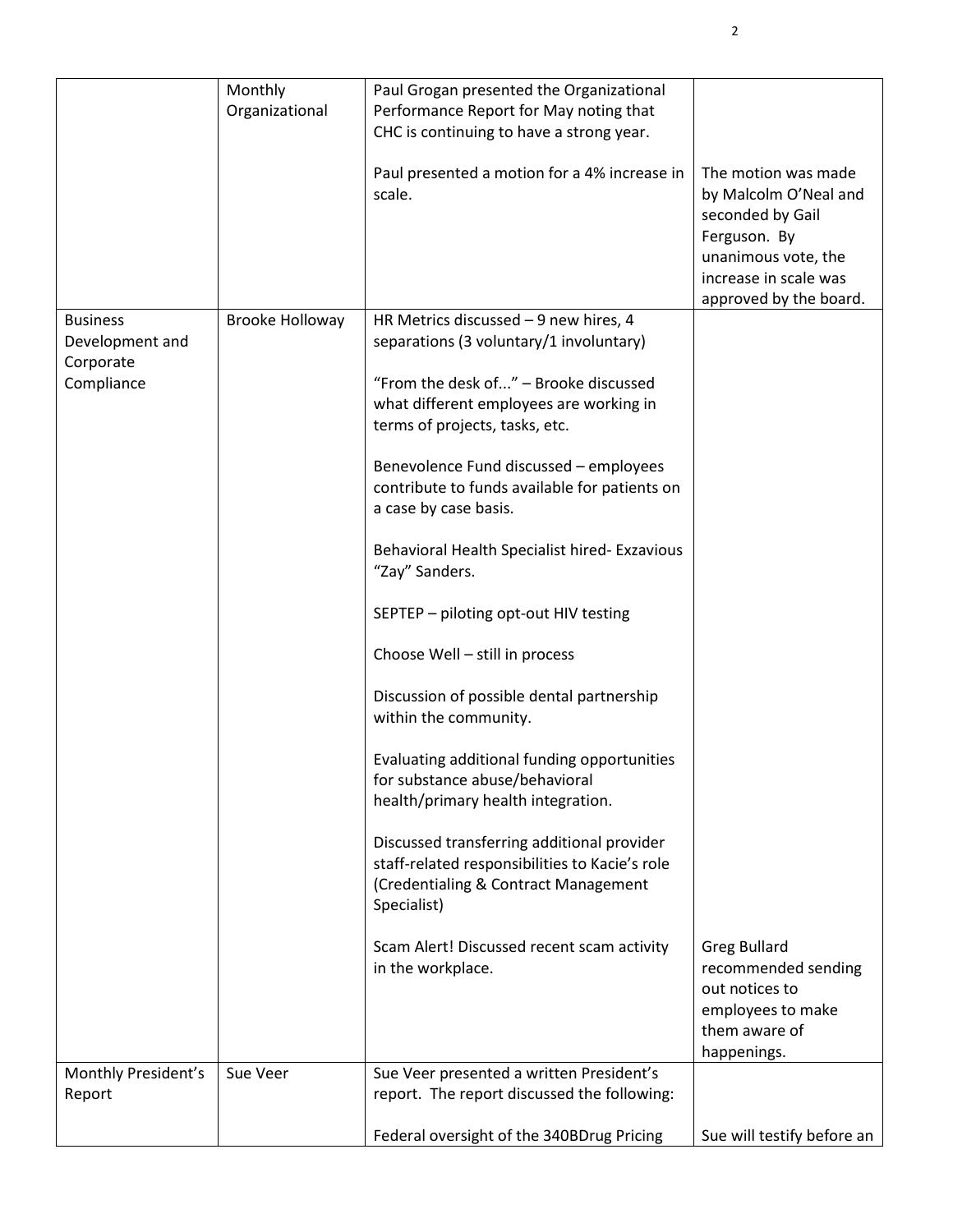|  | Program                                                                                                        | independent<br>commission that has<br>been convened to<br>develop<br>recommendations for<br>legislative proposals to<br>be presented to<br>Congress and directly to<br>the Trump<br><b>Administration soon</b><br>after Labor Day.                                                                                                                                          |
|--|----------------------------------------------------------------------------------------------------------------|-----------------------------------------------------------------------------------------------------------------------------------------------------------------------------------------------------------------------------------------------------------------------------------------------------------------------------------------------------------------------------|
|  | Compliance with the Hyde Amendment as it<br>relates to federal funds for the provision of<br>abortion services | CHC is continuing to<br>work in this area.                                                                                                                                                                                                                                                                                                                                  |
|  | State issue in regards to prescription<br>delivery                                                             | It has been stated that<br>once a prescription has<br>been dispensed by from<br>a central pharmacy staff<br>at the satellite location,<br>the site is acting as a<br>"agent of the patient"<br>and therefore, the<br>drug(s) cannot be<br>returned to stock it not<br>picked up by the<br>patient.<br>-We will continue to do<br>business as usual until<br>told otherwise. |
|  | Shared leadership of Pediatric Department                                                                      | Dr. Juan Bonetti at TCC<br>will serve as Director of<br>Pediatrics with Dr.<br>Ashley Jenkins at<br><b>Hometown Pediatrics</b><br>serving as Associate<br>Director.                                                                                                                                                                                                         |
|  | <b>Department of Pharmacy</b>                                                                                  | Atria will conduct 1st<br>independent audit of<br>pharmacy program<br>during the week of<br>$8/6/2018$ .<br>Onboarding of CC's first<br>$pharmacy - Curant - is$<br>ongoing.<br>CHC is continuing to<br>evaluate a 3 <sup>rd</sup> pharmacy                                                                                                                                 |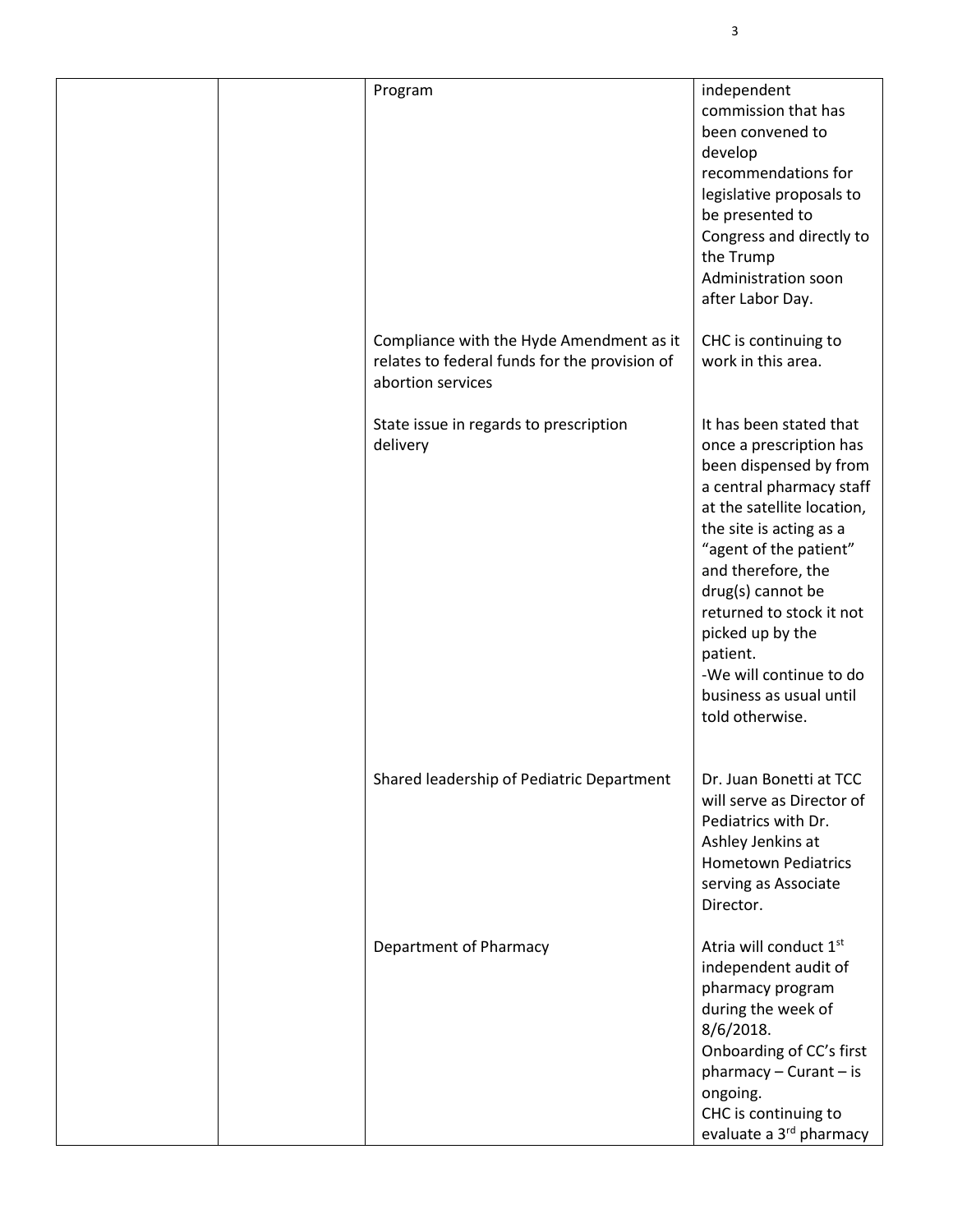|                      |                  |                                                                                                                                                | location in Laurens<br>county w/ possible<br>collaboration w/<br><b>GHS/Laurens County</b><br>Hospital leadership.<br>Potential primary care<br>pharmacist candidate<br>was offered position,<br>but offer was declined. |
|----------------------|------------------|------------------------------------------------------------------------------------------------------------------------------------------------|--------------------------------------------------------------------------------------------------------------------------------------------------------------------------------------------------------------------------|
|                      |                  | <b>Department of Pediatrics</b>                                                                                                                | A letter of intent has<br>been signed with Dr.<br>Shelly Brigman, a<br>developmental<br>pediatrician. She will<br>join TCC on or before<br>10/1/2018.                                                                    |
|                      |                  | <b>Behavioral Health</b>                                                                                                                       | The Beckman position<br>to serve McCormick &<br>Abbeville has been<br>filled. - We are now<br>fully staffed.                                                                                                             |
|                      |                  | <b>CIMS</b>                                                                                                                                    | Continuing to serve as<br>the Chair of the<br>Managing Partners until<br>January. - Sue is not<br>eligible to re-election<br>until rotating off for at<br>least a year's time.                                           |
|                      |                  | Consulting                                                                                                                                     | 340B Summit for RI &<br>CT. 6/5/2018<br>340B Summit for Alaska<br><b>Primary Care</b><br>Association. 6/12/2018<br>Upcoming:<br><b>340B Coalition Summer</b><br>Conference to be held<br>7/19-7/22/2018                  |
|                      |                  | A copy of Sue's report will be retained with<br>the official copy of the minutes and are<br>available to board members on the board<br>portal. |                                                                                                                                                                                                                          |
| <b>Chief Medical</b> | Dr. Locke Simons | Dr. Simons presented a summary of the                                                                                                          |                                                                                                                                                                                                                          |